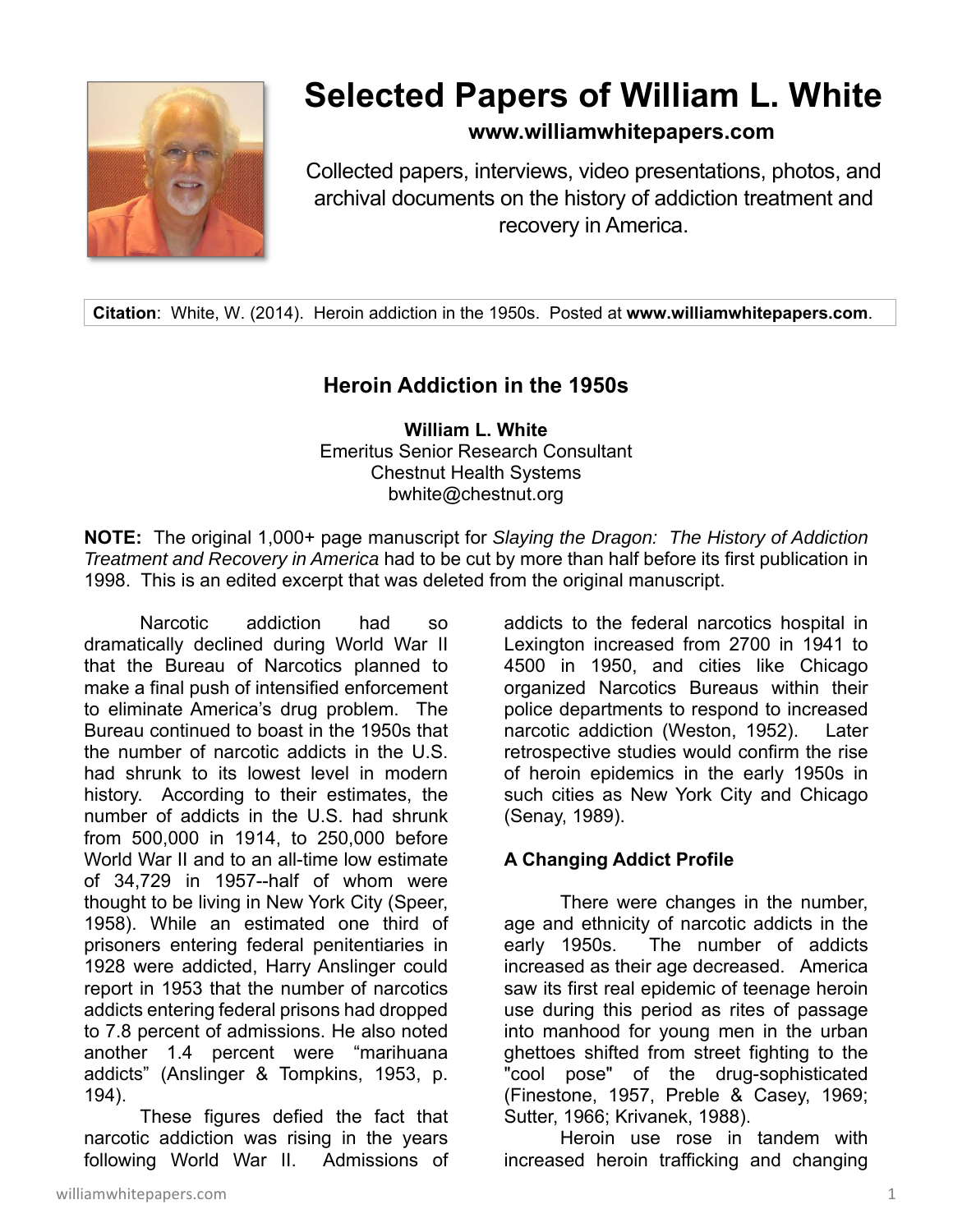social conditions following the close of World War II. Heroin became THE drug of choice in the illicit urban drug culture. When heroin was unobtainable, addicts fell back on legal narcotics. The latter included morphine, synthetic narcotics such as demerol, and over-the-counter opiate preparations that were then legally available such as paregoric (tincture of opium) and codeine-laced cough medicines such as Robitussin A-C and Romilar.

 The trend of increased heroin use in poor African American and Latino communities that had begun before the war continued. Actually, heroin was in the same neighborhoods it had always been in, but who lived in those neighborhoods had changed. Addiction, as William Burroughs once noted is a "disease of exposure," and those being exposed in the 1950s changed as neighborhoods changed. The ethnic composition of American narcotic addicts changed in tandem with the ethnic composition of America's urban slums. As White ethnic groups moved their way toward the suburbs, they reduced their exposure to heroin and to a climate that made its use attractive. What they left behind were communities of color containing young men and women vulnerable to addiction. Heroin arrived in the African American community in the form of what Claude Brown, in *Manchild in the Promised Land*, described as the "shit plague" that hit Harlem and other New York neighborhoods in the early 1950s. Equally vivid accounts of the rise of heroin addiction among Puerto Rican youth in East Harlem during the 1950s can be found in such works as Dan Wakefield's Island in the City.

 While ethnicity had changed, many characteristics of heroin addicts had not. They were primarily young unattached men who joined together to seek pleasure and create meaning in a world that presented them with few alternatives. They lived in overcrowded neighborhoods. They lived in neighborhoods where drugs were easily available. They lived in neighborhoods that working people shared with pimps, prostitutes and all manner of hustlers. They lived in neighborhoods where vice provided an alternative career path and a potential means of achieving money and status. Second generation African Americans arriving in Northern cities from the South and second generation immigrants from Puerto Rico and Mexico were as vulnerable to addiction in the urban slum as the second generation European immigrants had been arriving in these same neighborhoods in earlier decades.

 The changing profile of the American narcotic addict was evident in the characteristics of those admitted to the federal narcotics hospital in Lexington in the years 1936 and 1955. African American admissions rose from 8.9 percent in 1936 to 52 percent in 1955. The admission of Chinese and Jewish addicts significantly decreased between these two periods. Where only 16.5 percent of admissions in 1936 were aged 19 or under, 45 percent of 1955 admissions were in this category. There was also greater criminality revealed in the 1955 study with 30 percent of admissions having a criminal record prior to the onset of their drug use (Lowry, 1956). A similar study notes the rise in Latino addicts during this period. Only 1% of addict admissions to Lexington were Latino in 1936. In 1966, 14% of admissions were Puerto Rican and 12% were Mexican (Helmer, 1975).

#### **Public Images of Heroin Addiction in the 1950s**

 The drug that took center stage in newspapers, magazines, literature and cinema of the 1950s was, as might be expected, heroin. Other drugs garnered little attention and even the sparse treatment of marihuana in the media focused on its link to heroin. Sensationalist movies like *High School Confidential* (1958), *The Cool and the Crazy* (1958) and *Stakeout on Dope Street* (1958) all portrayed the theme that marihuana use led inextricably to heroin addiction.

 The portrayal of the addict differed according to the particular media. While newspapers and magazines were shifting visual images and written accounts to reflect the young African American or Latino male